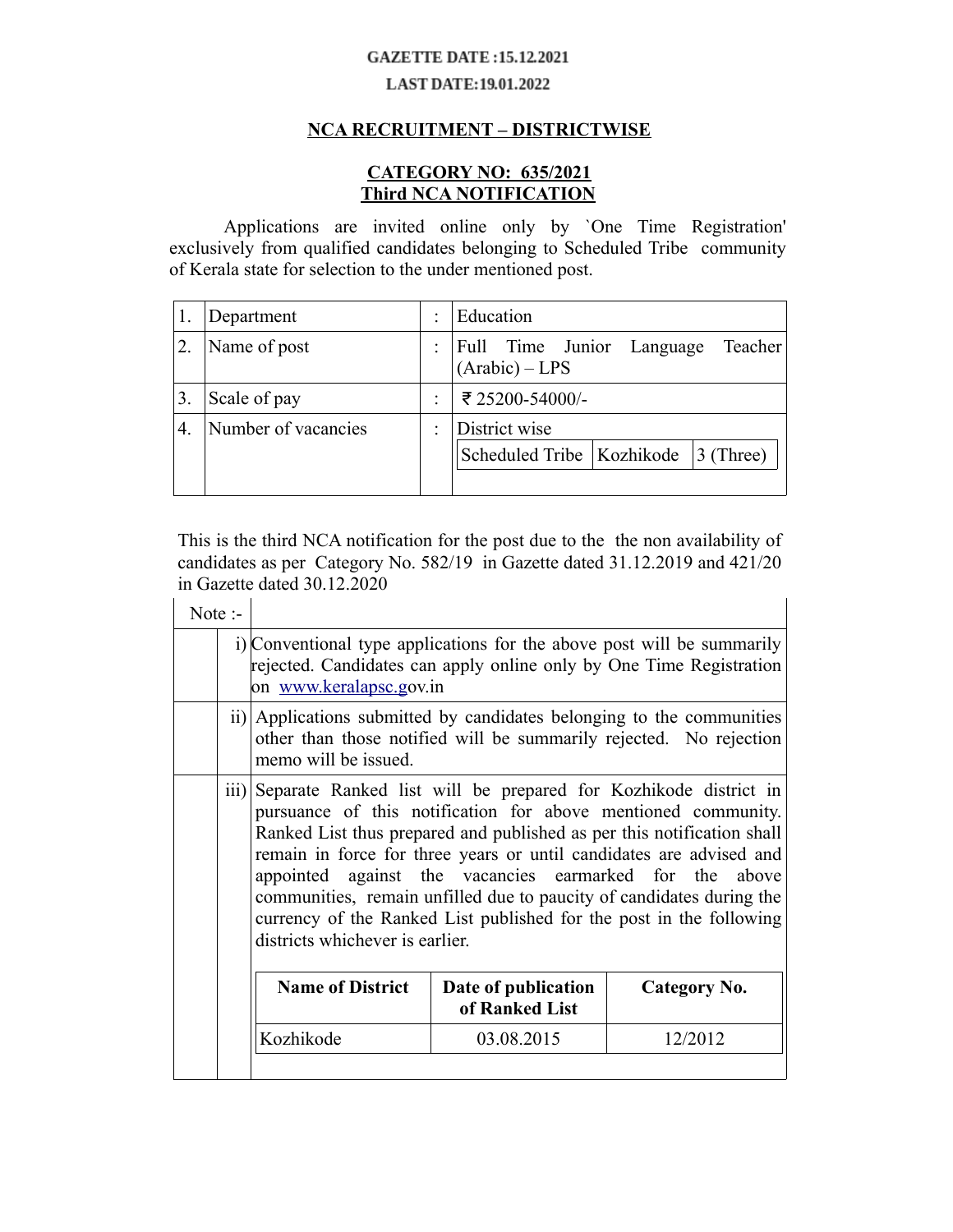|    |                                                                                                                                                                                                                                                                                                                                                                                                                             | iv) Candidates should apply to Kozhikode district where the vacancy is<br>existing for above mentioned respective community in response to<br>this notification and the name of the district shall be noted in the<br>relevant column of the application.                                                                                                                                                                                                                                                                                                                                                                                                                                                                                                                                                                                                                                                                                                                                                                                                                         |  |
|----|-----------------------------------------------------------------------------------------------------------------------------------------------------------------------------------------------------------------------------------------------------------------------------------------------------------------------------------------------------------------------------------------------------------------------------|-----------------------------------------------------------------------------------------------------------------------------------------------------------------------------------------------------------------------------------------------------------------------------------------------------------------------------------------------------------------------------------------------------------------------------------------------------------------------------------------------------------------------------------------------------------------------------------------------------------------------------------------------------------------------------------------------------------------------------------------------------------------------------------------------------------------------------------------------------------------------------------------------------------------------------------------------------------------------------------------------------------------------------------------------------------------------------------|--|
|    | V)                                                                                                                                                                                                                                                                                                                                                                                                                          | The selection in pursuance of this notification will be made on a<br>revenue district basis, subject to the special conditions laid down in<br>G.O (Ms) No. 154/71/PD dated, 27.05.1971. A candidate advised for<br>appointment in one revenue district from the Ranked List prepared is<br>not eligible for transfer to another district. Even if transfer is allowed<br>after five years, it will be subject to the rules in $G.O(MS)$ No.4/61/PD<br>dated, $02.01.1961$ . But as per the G.O.(P)No.12/96 P&ARD dated<br>16.3.1996 the conditions of 5 years Service is not applicable for<br>transfer to the districts Idukki, Wayanad and Kasaragod. The<br>concession will be available only for getting transfer to these districts<br>but not for getting transfer out of these districts. And these concession<br>will be granted only once in the career of a Govt. Servant. Candidates<br>already in Government service holding this post in any one district are<br>prohibited from applying again for this post, but they can apply to<br>higher posts when notified. |  |
|    | vi) In case of change in Caste/Community noted in the SSLC Book,<br>candidates must claim their original Caste/Community in the<br>application and shall produce Community Certificate/Non Creamy<br>Layer Certificate as the case may be issued by the Revenue<br>Authorities and the Gazette Notification publishing the change of<br>Caste/Community at the time of OTR Verification for selection to the<br>above post. |                                                                                                                                                                                                                                                                                                                                                                                                                                                                                                                                                                                                                                                                                                                                                                                                                                                                                                                                                                                                                                                                                   |  |
| 5. | Method                                                                                                                                                                                                                                                                                                                                                                                                                      | $of$ :<br>Direct Recruitment (from the candidates belonging)<br>$\sim$ 0.1. d. 1. 1 Tailer account in community of $\sim$                                                                                                                                                                                                                                                                                                                                                                                                                                                                                                                                                                                                                                                                                                                                                                                                                                                                                                                                                         |  |

| $\cup$ . | niculou<br><b>VII.</b><br>appointment | Driver Recruitment (from the candidates ocionging)<br>to Scheduled Tribe reservation community only).                                                                                                                                               |
|----------|---------------------------------------|-----------------------------------------------------------------------------------------------------------------------------------------------------------------------------------------------------------------------------------------------------|
| 6.       | Age Limit                             | 18-45. Only candidates born between 2.1.1976 and<br>$1.1.2003$ (both dates included) are eligible to apply<br>for this post in the case of Scheduled Tribe<br>candidates.<br>(Including the relaxation as per para 2 (i) of General<br>Conditions). |

Note :- For concessions allowed in upper age limit, subject to the condition that the maximum age limit shall in no case exceed 50 years, please see para (2) of the General Conditions under Part II of this Notification except para 2 (i).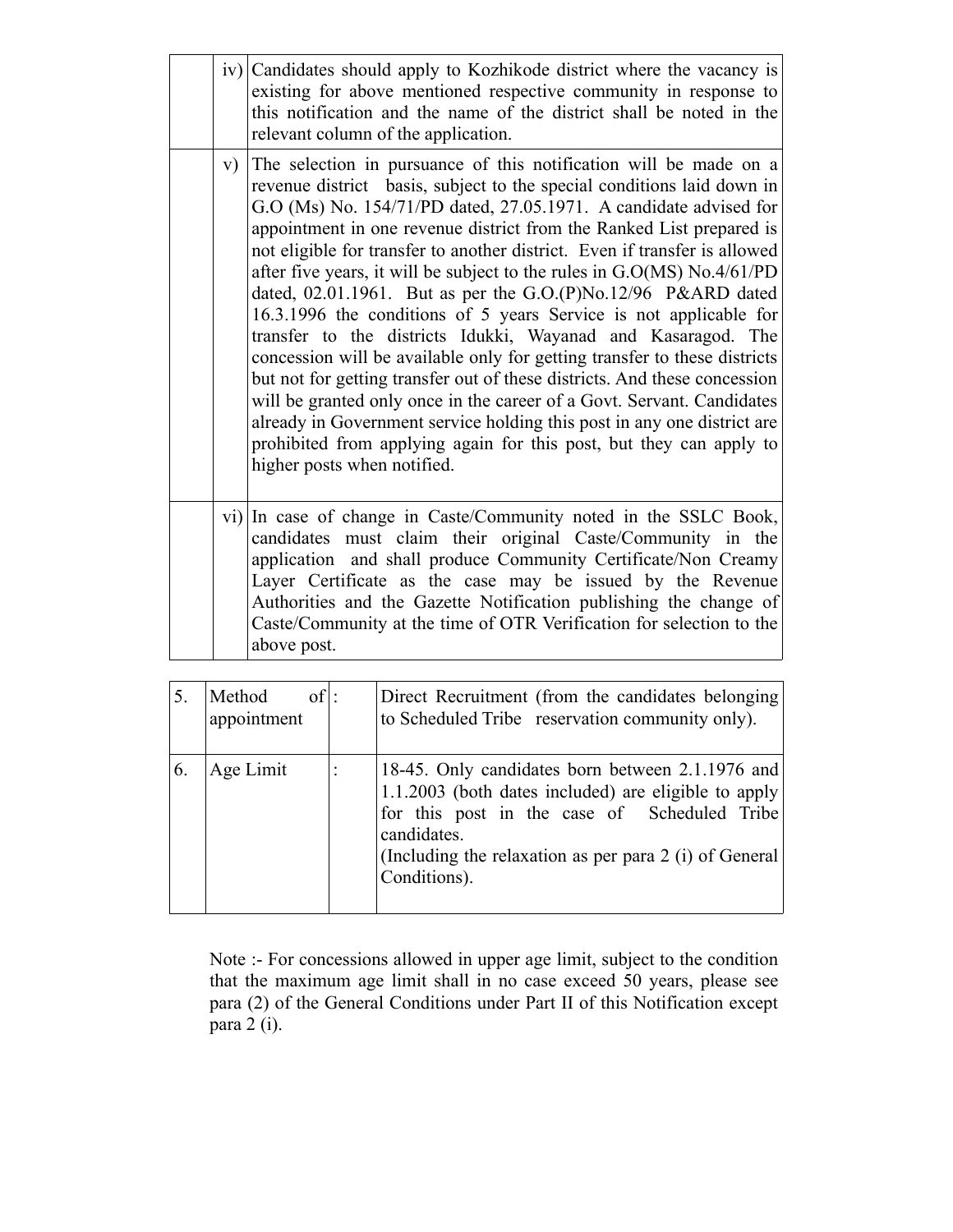| $7\overline{ }$ | Qualifications:- |  |
|-----------------|------------------|--|
|-----------------|------------------|--|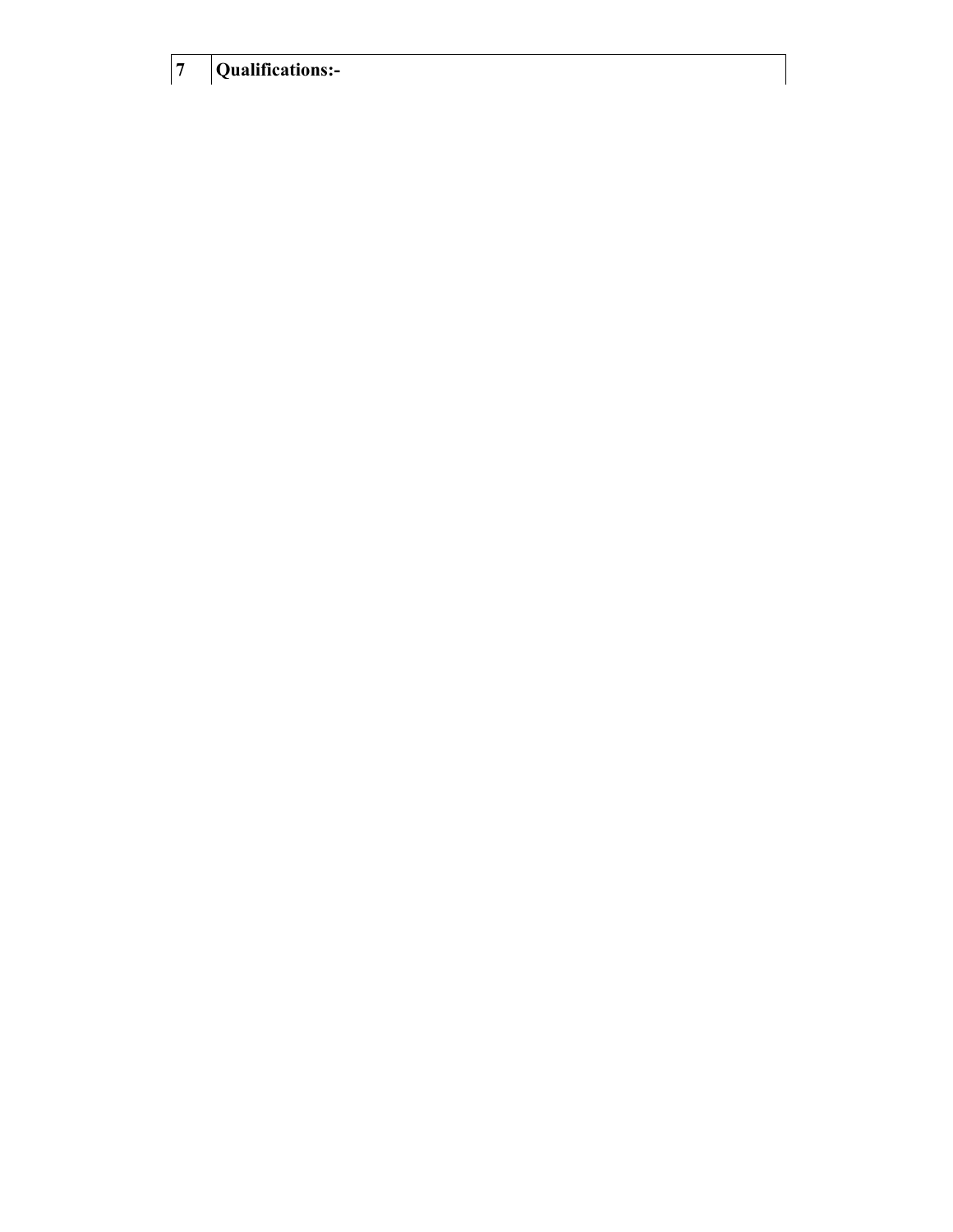|                                                                                                                                                                                                                                                                       |                                                                                                                                                                                                                                            | Kerala. | 1) A Degree in Arabic conferred or recognized by the Universities in                                                      |  |
|-----------------------------------------------------------------------------------------------------------------------------------------------------------------------------------------------------------------------------------------------------------------------|--------------------------------------------------------------------------------------------------------------------------------------------------------------------------------------------------------------------------------------------|---------|---------------------------------------------------------------------------------------------------------------------------|--|
|                                                                                                                                                                                                                                                                       |                                                                                                                                                                                                                                            |         | <b>OR</b>                                                                                                                 |  |
|                                                                                                                                                                                                                                                                       |                                                                                                                                                                                                                                            |         | A Title of Oriental Learning in Arabic awarded or recognized by the<br>Universities in Kerala.                            |  |
|                                                                                                                                                                                                                                                                       |                                                                                                                                                                                                                                            |         | <b>OR</b>                                                                                                                 |  |
|                                                                                                                                                                                                                                                                       |                                                                                                                                                                                                                                            |         | A Pass in Pre-Degree with Part III Arabic (Special Optional) of the<br>Calicut University.                                |  |
|                                                                                                                                                                                                                                                                       |                                                                                                                                                                                                                                            |         | <b>OR</b>                                                                                                                 |  |
|                                                                                                                                                                                                                                                                       |                                                                                                                                                                                                                                            |         | A pass in Plus Two, Part III Arabic (optional) course conducted by the<br>Board of Higher Secondary Examinations, Kerala. |  |
|                                                                                                                                                                                                                                                                       |                                                                                                                                                                                                                                            |         | <b>OR</b>                                                                                                                 |  |
|                                                                                                                                                                                                                                                                       | A pass in SSLC Examination conducted by the Commissioner for<br>Government Examinations, Kerala with Arabic under Part I and II first                                                                                                      |         |                                                                                                                           |  |
|                                                                                                                                                                                                                                                                       |                                                                                                                                                                                                                                            |         | Language.<br><b>OR</b>                                                                                                    |  |
|                                                                                                                                                                                                                                                                       | A pass in SSLC examination conducted by the Commissioner for<br>Government Examinations, Kerala or its equivalent; and any one of<br>the following qualifications.                                                                         |         |                                                                                                                           |  |
|                                                                                                                                                                                                                                                                       |                                                                                                                                                                                                                                            | 1)      | A Pass in Arabic Munshi Examination (Higher) conducted by the<br>Commissioner for Government Examination, Kerala.         |  |
|                                                                                                                                                                                                                                                                       |                                                                                                                                                                                                                                            | 2)      | A Pass in Arabic Munshi Examination (Lower) conducted by the<br>Commissioner for Government Examinations, Kerala.         |  |
|                                                                                                                                                                                                                                                                       |                                                                                                                                                                                                                                            | 3)      | A Pass in Arabic Teachers Examination conducted by the<br>Commissioner for Govt. Examinations, Kerala.                    |  |
|                                                                                                                                                                                                                                                                       |                                                                                                                                                                                                                                            | 4)      | A pass in Arabic Entrance Examination of the Kerala / Calicut<br>Universities.                                            |  |
| Note:                                                                                                                                                                                                                                                                 |                                                                                                                                                                                                                                            |         |                                                                                                                           |  |
| In addition to the above qualifications, as per GO (MS) No. 8/19/G. Edn dated<br>14.01.2019, BA Arabic & Islamic History double main degree awarded or<br>recognised by Universities in Kerala will also be considered as a qualification<br>for the above said post. |                                                                                                                                                                                                                                            |         |                                                                                                                           |  |
| 2)                                                                                                                                                                                                                                                                    | Must have passed the Kerala Teacher Eligibility Test (K-TET) for this post<br>conducted by the Government of Kerala                                                                                                                        |         |                                                                                                                           |  |
|                                                                                                                                                                                                                                                                       | Exemption: Candidates who have qualified CTET/NET/SET/ M.Phil/<br>Ph.D/M.Ed. in the respective subjects are exempted from acquiring TET<br>(G.O. (P) No. 145/16/G.Edn. Dated 30.08.16 and G.O. (P) No.<br>206/16/G.Edn. Dated 08.12.2016). |         |                                                                                                                           |  |
| Note:- $1$ .                                                                                                                                                                                                                                                          |                                                                                                                                                                                                                                            |         | As per GO(P) No. 15/2020/G.Edn. Dtd 09.10.2020, M.Ed which is                                                             |  |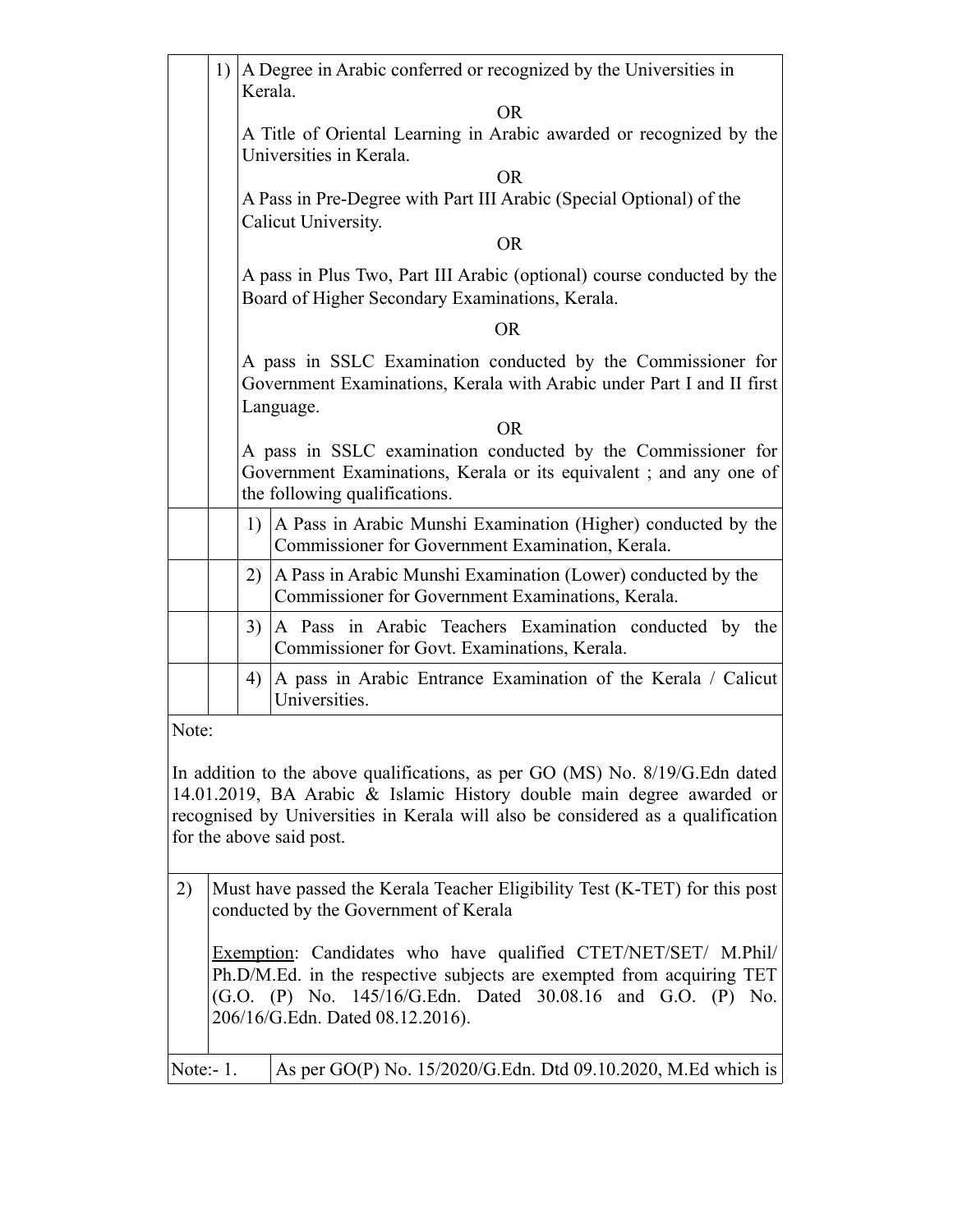|    |                | prescribed as a substitute qualification for KTET need not be<br>subject specific.                                                                                                                                                                                                                                                                                                                                                                                                                                                                                                                                                                                                                                                                     |
|----|----------------|--------------------------------------------------------------------------------------------------------------------------------------------------------------------------------------------------------------------------------------------------------------------------------------------------------------------------------------------------------------------------------------------------------------------------------------------------------------------------------------------------------------------------------------------------------------------------------------------------------------------------------------------------------------------------------------------------------------------------------------------------------|
|    | $\overline{2}$ | M. Phil in the concerned subject be the one awarded by any of the<br>Universities in Kerala or recognised as equivalent by any of the<br>Universities in Kerala.                                                                                                                                                                                                                                                                                                                                                                                                                                                                                                                                                                                       |
|    | 3              | Candidates should possess the minimum general educational<br>qualification for the post viz, A pass in SSLC examination<br>conducted by the Commissioner for Government Examinations,<br>Kerala or its equivalent (GO(MS)No. 232/2009/G.Edn. Dated<br>30.11.2009.)                                                                                                                                                                                                                                                                                                                                                                                                                                                                                     |
|    | $\overline{4}$ | Candidates claiming equivalent qualification should produce<br>relevant Government Orders during verification to prove that the<br>qualification claimed is equivalent to the prescribed qualification<br>for the post.                                                                                                                                                                                                                                                                                                                                                                                                                                                                                                                                |
|    | 5              | Rule 10 a (ii) of part II KS $&$ SSR will be applicable to this post.                                                                                                                                                                                                                                                                                                                                                                                                                                                                                                                                                                                                                                                                                  |
| 8. | <b>LIMIT</b>   | SPECIAL CONCESSIONS REGARDING APPOINTMENT AND AGE                                                                                                                                                                                                                                                                                                                                                                                                                                                                                                                                                                                                                                                                                                      |
|    | (i)            | Preference will be given as laid down in G.O.(MS) No. 50/70/PD<br>and $G.O.(MS)$ No. $9/78/G.Edn$ .<br>dated 12.02.1970<br>Dated<br>21.01.1978 to the wives of Jawans in the matter of recruitment as<br>Teachers, if they possess the prescribed qualifications. Soldiers in<br>active service and those working in Base Establishment are<br>included under the term `Jawans'. Such candidates should obtain<br>proper certificates from the Officer Commanding stating the name,<br>military rank and military address of their husbands and produce<br>the same as and when required by the Commission (G.O (MS) No.<br>509/64/Edn. Dated 19.09.1964, G.O.(MS) No. 614/65/Edn. Dated<br>09.11.1965 and G.O (MS) No. 243/66/Edn. Dated 27.05.1966). |
|    | (ii)           | First Class Scouts and Guides will be given preference in the<br>matter of appointment as Teachers (G.O.(MS) No.122/75/G.Edn.<br>dated 27.05.1975 and G.O.(MS) No.50/70/PD dated 12/02/1970).                                                                                                                                                                                                                                                                                                                                                                                                                                                                                                                                                          |
|    | Note:          | The candidates who are eligible for the above preferences or<br>concessions in upper age limit or concessions by virtue of any of<br>the reason mentioned in Para 2 of the General Condition should<br>claim the same through the "weightage and preferences" link<br>provided in their One Time Registration Profile and give details in<br>the space provided. The applications of candidates who are<br>eligible for concession in upper age limit and who do not claim the<br>same, are liable to be rejected presuming that they are over aged<br>candidates. Upper age limit after allowing the relaxation as per<br>rule should not exceed 50 years of age (see para 2 of General                                                               |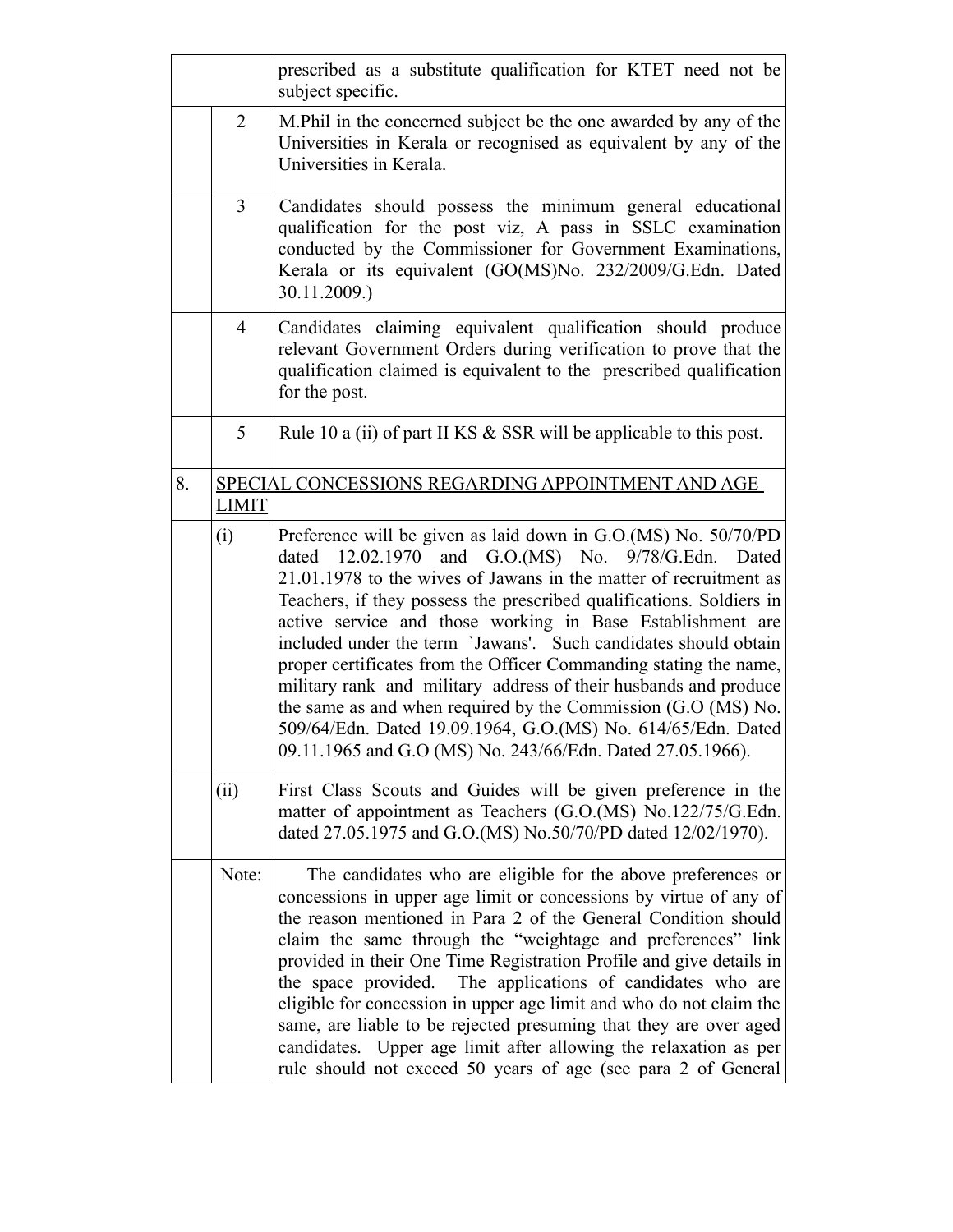|     | Conditions).                                                                                                                                                                                                                                                                                                                                                                                                                                                                                                                                                                                                                                                                                                                                                                                                                                                                                                                                                                                                                                                                                                                                                                                                                                                                                                                                                                                                                                                                                                                                                                                                                                                                                                                                                                                                                                                                                                                                                                                                                                   |
|-----|------------------------------------------------------------------------------------------------------------------------------------------------------------------------------------------------------------------------------------------------------------------------------------------------------------------------------------------------------------------------------------------------------------------------------------------------------------------------------------------------------------------------------------------------------------------------------------------------------------------------------------------------------------------------------------------------------------------------------------------------------------------------------------------------------------------------------------------------------------------------------------------------------------------------------------------------------------------------------------------------------------------------------------------------------------------------------------------------------------------------------------------------------------------------------------------------------------------------------------------------------------------------------------------------------------------------------------------------------------------------------------------------------------------------------------------------------------------------------------------------------------------------------------------------------------------------------------------------------------------------------------------------------------------------------------------------------------------------------------------------------------------------------------------------------------------------------------------------------------------------------------------------------------------------------------------------------------------------------------------------------------------------------------------------|
| 9.  | <b>Mode of Sending Application:</b>                                                                                                                                                                                                                                                                                                                                                                                                                                                                                                                                                                                                                                                                                                                                                                                                                                                                                                                                                                                                                                                                                                                                                                                                                                                                                                                                                                                                                                                                                                                                                                                                                                                                                                                                                                                                                                                                                                                                                                                                            |
|     | Candidates must register as per ONE TIME REGISTRATION<br>with the official Website of Kerala Public Service Commission<br>www.keralapsc.gov.in before applying for the post. Candidates<br>who have registered can apply by logging on to their profile using<br>their User-ID and Password. Candidates must click on the 'Apply<br>Now' button of the respective posts in the Notification Link to<br>apply for a post. The Photograph uploaded should be taken after<br>31.12.2011. Name of the candidate and the date of photograph<br>taken should be printed legibly at the bottom portion. The<br>photograph once uploaded meeting all requirements shall be valid<br>for 10 years from the date of taking of photograph. There is no<br>change in other instructions regarding the uploading of<br>photographs. No application fee is required. Candidates are<br>responsible for the correctness of the personal information and<br>secrecy of password. Before the final submission of the<br>application on the profile candidates must ensure correctness of<br>the information in their profile. They must quote the User-ID for<br>further communication with the Commission. Application<br>submitted is provisional and cannot be deleted or altered after<br>submission. Candidates are advised to keep a printout or soft<br>online application for future<br>copy of the<br>reference.<br>Candidates can take the printout of the application by<br>clicking on the link 'My applications' in their profile.<br>All<br>correspondences with the Commission, regarding<br>the<br>application should be accompanied with the print out of the<br>application. The application will be summarily rejected if non-<br>compliance with the notification is found in due course of<br>Original documents to prove<br>processing.<br>qualification,<br>experience, age, Community etc. have to be produced as and<br>when called for. "Candidates who have AADHAAR card<br>should add AADHAAR card as I.D. Proof in their profile". |
| 10. | Last Date for receipt of applications 19.01.2022 Wednesday upto 12.00<br>Midnight.                                                                                                                                                                                                                                                                                                                                                                                                                                                                                                                                                                                                                                                                                                                                                                                                                                                                                                                                                                                                                                                                                                                                                                                                                                                                                                                                                                                                                                                                                                                                                                                                                                                                                                                                                                                                                                                                                                                                                             |
| 11. | Address to which applications are to be sent : www.keralapsc.gov.in.                                                                                                                                                                                                                                                                                                                                                                                                                                                                                                                                                                                                                                                                                                                                                                                                                                                                                                                                                                                                                                                                                                                                                                                                                                                                                                                                                                                                                                                                                                                                                                                                                                                                                                                                                                                                                                                                                                                                                                           |
| 12. | If a Written Test/OMR/Online Examination is conducted as a part of this<br>selection, Candidates shall submit a confirmation for writing the<br>examination through their ' One Time Registration' Profile.<br>Such<br>candidates alone can generate and download the Admission Ticket in the<br>last 15 days till the date of test. The applications of the candidates who do<br>not submit confirmation within the stipulated period will be rejected                                                                                                                                                                                                                                                                                                                                                                                                                                                                                                                                                                                                                                                                                                                                                                                                                                                                                                                                                                                                                                                                                                                                                                                                                                                                                                                                                                                                                                                                                                                                                                                        |